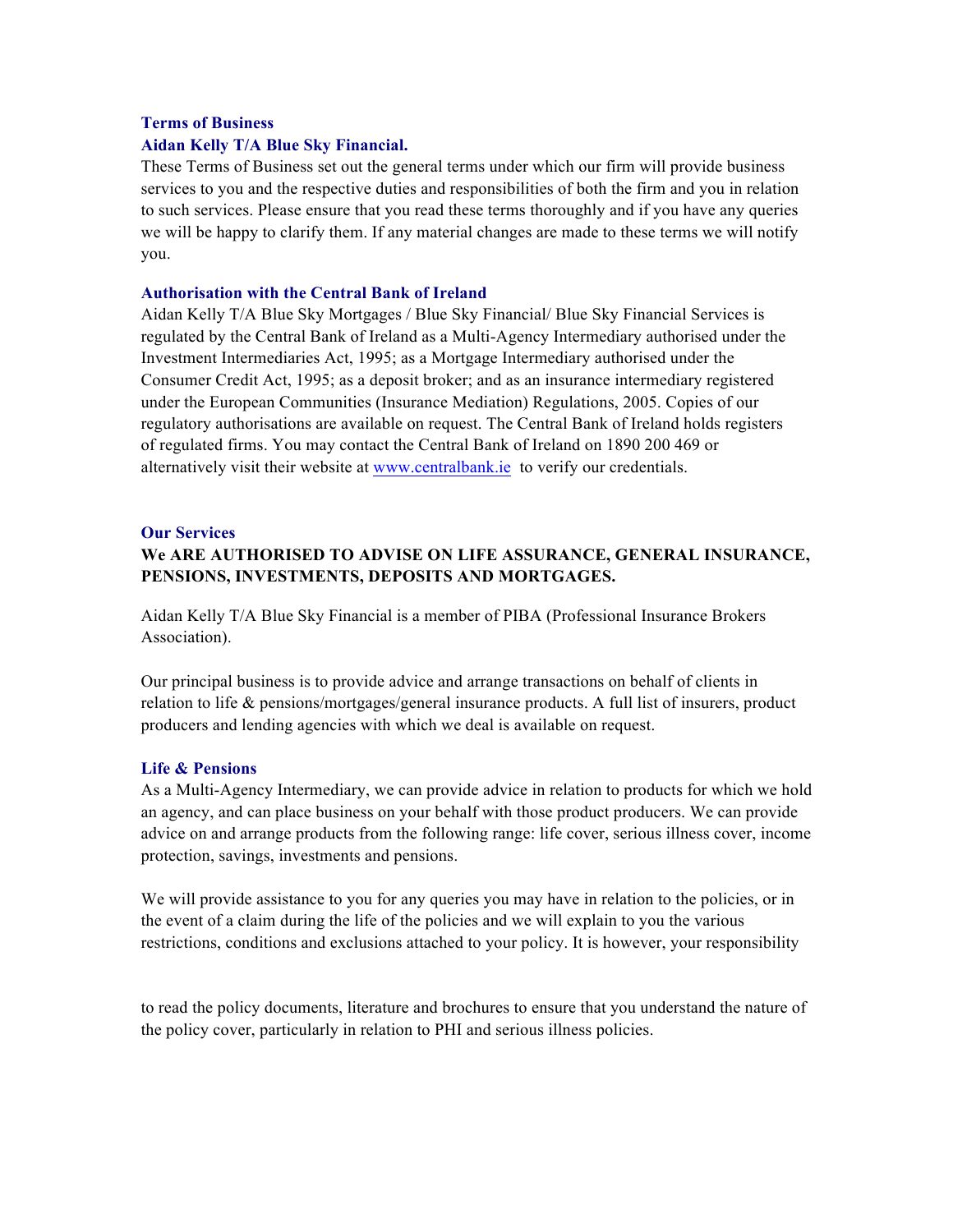## **Non-Life**

As a Multi-Agency Intermediary, we can provide advice in relation to products for which we hold an agency, and can place business on your behalf with those product producers. Aidan Kelly T/A Blue Sky Mortgages/ Blue Sky Financial/ Blue Sky Financial Services can provide advice on and arrange products from the following range: household, motor, commercial, public liability, employer liability, and travel insurance.

We will also offer assistance to you in relation to processing claims on policies taken out with us and in seeking renewal terms on your cover.

To ensure continuity of cover, where you have an existing policy which is due to expire and where we have been unable to contact you, we may put continuing cover in force whilst awaiting your instruction. You will be liable for any premiums payable to the relevant insurer for the period of time between renewal and when we receive your instruction. You have the right not to avail of this service.

## **Mortgages**

Through the lenders or other undertakings with which we hold an agency, Aidan Kelly T/A Blue Sky Mortgages/ Blue Sky Financial/ Blue Sky Financial Services can provide advice on and arrange products from the following range: fixed-rate loans, variable rate mortgages, capital  $\&$ interest mortgages, interest only mortgages, endowment mortgages, pension mortgages, residential investment property.

We will need to collect sufficient information from you before we can offer any advice on housing loans. This is due to the fact that a key issue in relation to mortgage advice is affordability. Such information should be produced promptly upon request.

## **Disclosure of Information**

Any failure to disclose material information may invalidate your claim and render your policy void.

Aidan Kelly T/A Blue Sky Mortgages/ Blue Sky Financial/ Blue Sky Financial Services is remunerated by commission and other payments from product producers or lenders on the completion of business. In certain circumstances, it will be necessary to charge a fee for services provided. These are available on request

#### **Non-Life Fees**

**In certain cases Blue Sky Mortgages Limited may charge a fee. In such instances they will be agreed and outlined in advance of taking your business.** 

**Standard Financial Statement: €75 Standard Broker Fee: €150**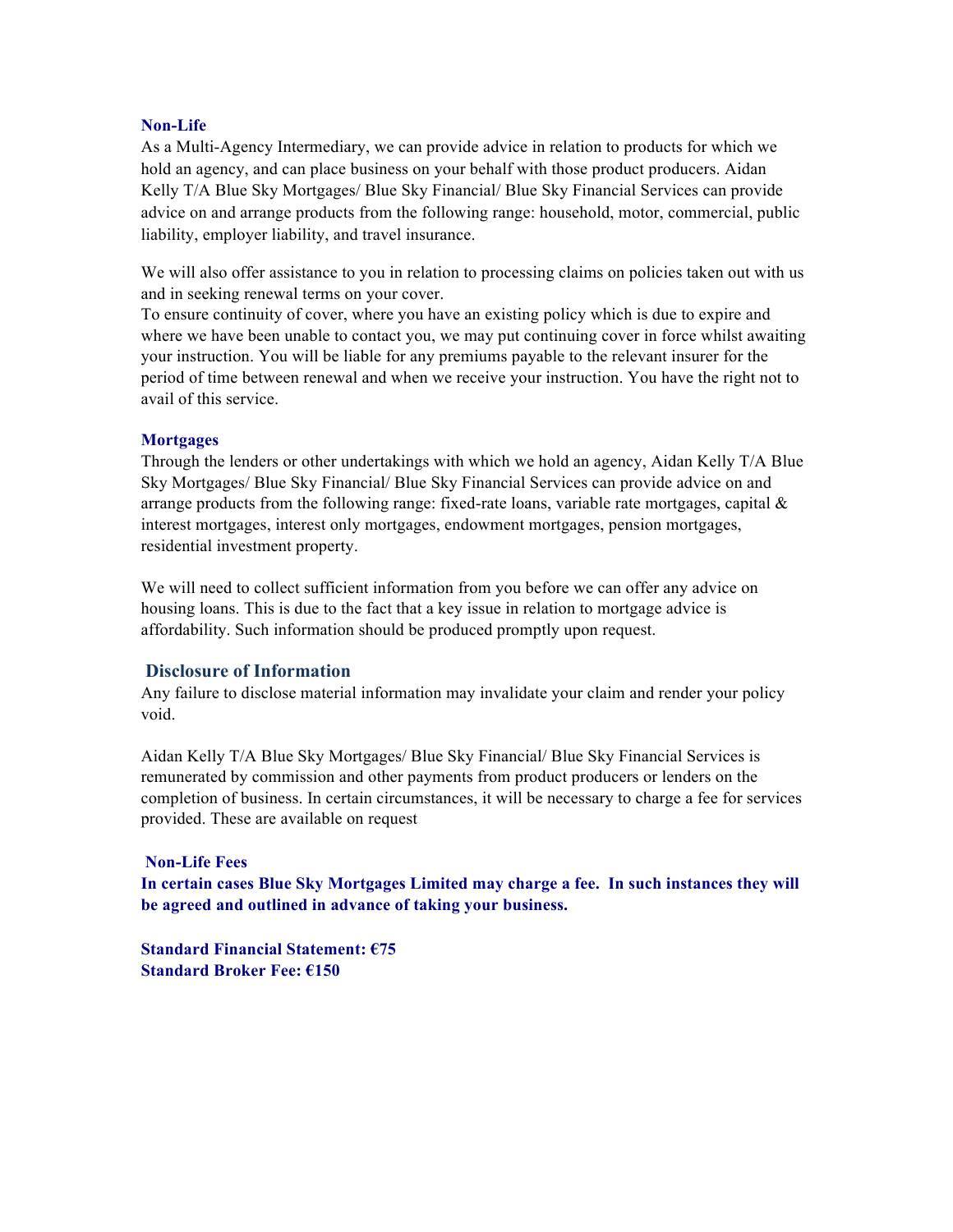#### **Remuneration Policy**

We are normally remunerated by commission from the various product providers, however we can offer fee based advised. We will attempt to the best of our ability to give you an indication of the total fees that will be due, once we have completed the first consultation. Should you the wish to proceed we will charge fees as discussed.

#### **Mortgages**

We may receive up to 1% of the loan for arranging mortgage finance. This commission is paid by the mortgage lender.

Please note that lenders may charge specific fees in certain circumstances and if this applies, these fees will be specified in your Loan Offer. Typically, this situation arises in relation to specialist lending.

## **Regular Reviews**

It is in your best interests that you review, on a regular basis, the products which we have arranged for you. As your circumstances change, your needs will change-you must advise us of those changes and request a review of the relevant policy so that we can ensure that you are provided with up to date advice and products best suited to your needs. Failure to contact us of changes in your circumstances, or request a review, may result in you having insufficient insurance cover and/or inappropriate investments.

## **Conflicts of interest**

It is the policy of our firm to avoid conflicts of interest in providing services to you. However, where an unavoidable conflict of interest arises we will advise you of this in writing before providing you with any service.

## **Default on payments by clients**

Our firm will exercise its legal rights to receive payments due to it from clients (fees and insurance premiums) for services provided. In particular, without limitation of the generality of the foregoing, the firm will seek reimbursement for all payments made to insurers on behalf of clients where the firm has acted in good faith in renewing a policy of insurance for the client.

Product producers may withdraw benefits or cover in the event of default on payments due under policies of insurance or other products arranged for you. We would refer you to policy documents or product terms for the details of such provisions.

Mortgage lenders may seek early repayment of a loan and interest if you default on your repayments. Your home is at risk if you do not maintain your agreed repayments.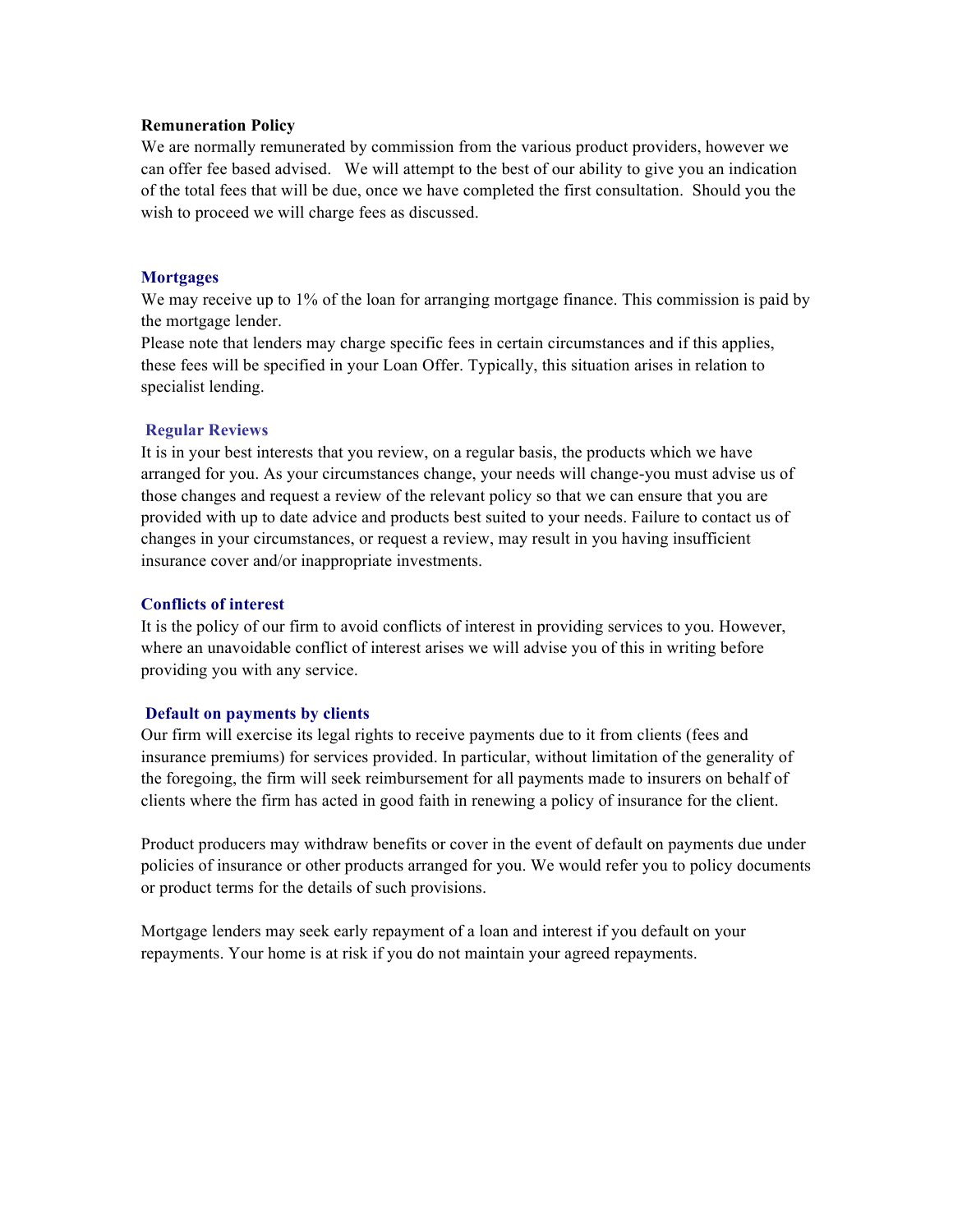## **Complaints**

We ask that you make any complaint against our firm relating to services provided by us in writing. We will acknowledge your complaint within 5 business days and we will fully investigate it. On completion of our investigation, we will provide you with a written report of the outcome. In the event that you are still dissatisfied with our handling of, or response to your complaint, you are entitled to refer the matter to the Financial Services Ombudsman or the Pensions Ombudsman. A full copy of our complaints procedure is available on request.

#### **Data Protection**

Aidan Kelly T/A Blue Sky Mortgages/ Blue Sky Financial/ Blue Sky Financial Services complies with the requirements of the Data Protection Acts, 1988 and 2003.

The data which you provide to us will be held on a computer database and paper files for the purpose of arranging transactions on your behalf.

We would also like to keep you informed of mortgage, insurance, investment, and any other services provided by us or associated companies with which we have a formal business arrangement, and which we think may be of interest to you. We would like to contact you by way of letter, email, telephone call or personal visit. If you do not wish to receive such marketing information please tick the box in the Terms of Business acknowledgement letter.

We may receive referrals from such firms and may advise them of any transactions arranged for you.

#### **Compensation Scheme**

We are members of the Investor Compensation Scheme operated by the Investor Compensation Company Ltd. See below for details.

#### **Investor Compensation Scheme**

The Investor Compensation Act, 1998 provides for the establishment of a compensation scheme and the payment, in certain circumstances, of compensation to certain clients (known as eligible investors) of authorised investment firms, as defined in that Act.

The Investor Compensation Company Ltd. (ICCL) was established under the 1998 Act to operate such a compensation scheme and our firm is a member of this scheme.

Compensation may be payable where money or investment instruments owed or belonging to clients and held, administered or managed by the firm cannot be returned to those clients for the time being and where there is no reasonably foreseeable opportunity of the firm being able to do so.

A right to compensation will arise only:

- If the client is an eligible investor as defined in the Act; and
- **•** If it transpires that the firm is not in a position to return client money or investment instruments owned or belonging to the clients of the firm; and